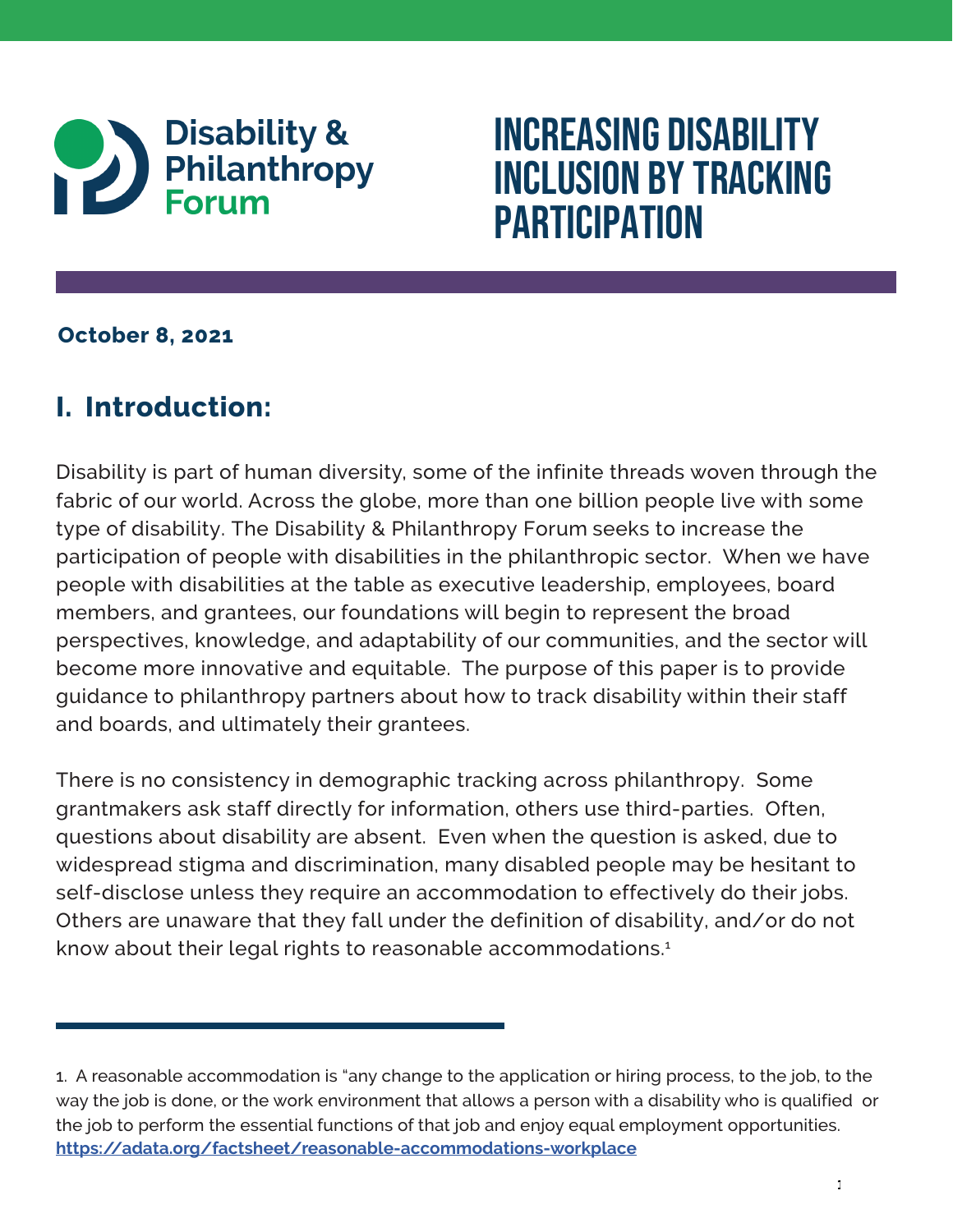Tracking disability in demographic surveys is one way that employers can signal that they welcome and seek to increase the number of disabled staff and board members, and want to create a universally designed workplace that reduces barriers to participation. The following offers general guidance, and some sample questions to integrate into your overall demographic surveys. We do not recommend issuing a separate disability survey. Note that the questions in Section III have not yet been validated by research, but are based on questions that have been used by organizations with input from people with disabilities. As new information emerges, this guidance will be updated.

# **II. Guidance for tracking disability as part of diversity**

#### **A. Include disability as part of overall demographic tracking**

 disability in the context of these other dimensions of diversity will yield The following information should be included in the overview of your This guidance is for including disability in foundations' and organizations' overall demographic tracking processes. Disability cuts across class, gender, race, and ethnicity, but being disabled disproportionately affects those living in [poverty,](https://ncd.gov/newsroom/2017/disability-poverty-connection-2017-progress-report-release) [women](https://www.cdc.gov/ncbddd/disabilityandhealth/women.html), and [people of color.](https://www.nationaldisabilityinstitute.org/wp-content/uploads/2019/02/disability-race-poverty-in-america.pdf) Understanding important information to inform your diversity and inclusion strategies. overall survey.

#### **B. Explain why the information is being collected**

Emphasize that disability is a dimension of diversity and that you are proud to have people with disabilities as part of your team. For example, part of the "why answer this survey" explanation may be simply that "a diverse team enables us to live our values and better connect with our communities." Clarify that when you know more about your employees you can create a more effective, welcoming and inclusive workplace. For purposes of complying with the Americans with Disabilities Act (ADA), make clear that your purpose in asking applicants or employees whether they have a disability is in order to increase the representation and participation of people with disabilities in the workplace.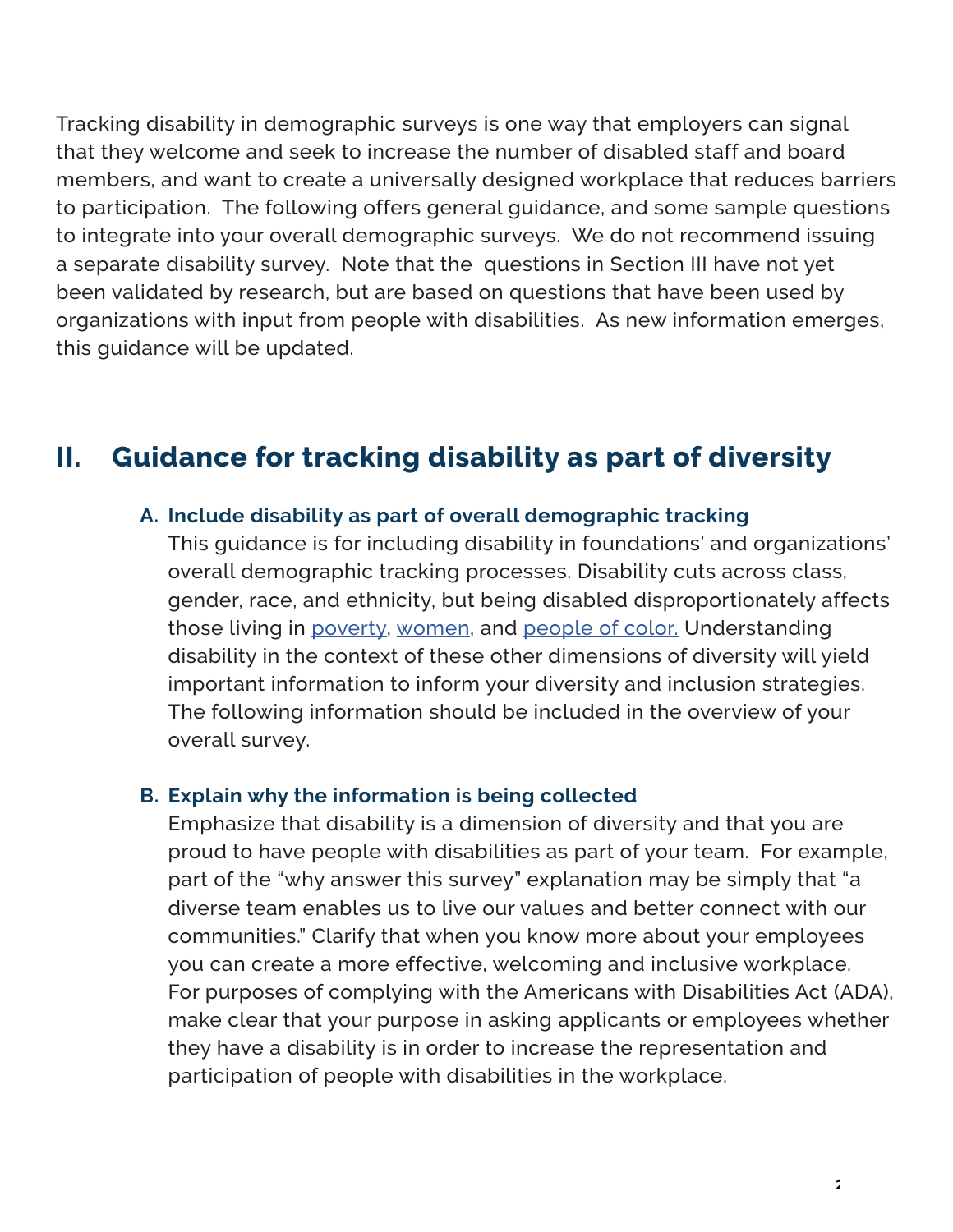#### **C. Clarify how the information will be used**

- **1. Inform change:** Under the ADA, employers may ask about disability in order to increase recruitment, hiring and promotion. Give examples of how you use your survey to inform your organization's work, recruitment or operations. For example, will you use it to increase recruitment and hiring goals? Will you use the information to universally design your workplace?
- **2. Individual information:** Is your survey anonymous? While most diversity surveys or employment applications/questionnaires are anonymous, even those that are not must clarify that disability information will be kept confidential and indicate who will have access to the information. If responses are not anonymous, clarify that the survey response will not trigger the reasonable accommodations process, and point to your policies for requesting such accommodations.
- **3. Aggregate information:** Will aggregate results be shared? If so, with whom will they be shared? Consider what protocols will be put into place (e.g., minimum number of respondents) to ensure that individual respondents cannot be identified.
- **4. Answers are voluntary:** Allow individuals to skip questions or include a "decline to respond" response. Legally, an employee does not have to disclose a disability unless they require a reasonable accommodation to do their job. Under the ADA an employer cannot require an individual to self-identify but they may ask for voluntary self-disclosure if they are doing so in order to increase the diversity of people with disabilities in the workplace.

#### **D. Clarify your definition of disability.**

For U.S. funders, help respondents to your survey understand what you are asking by making it clear that disability is broadly defined under the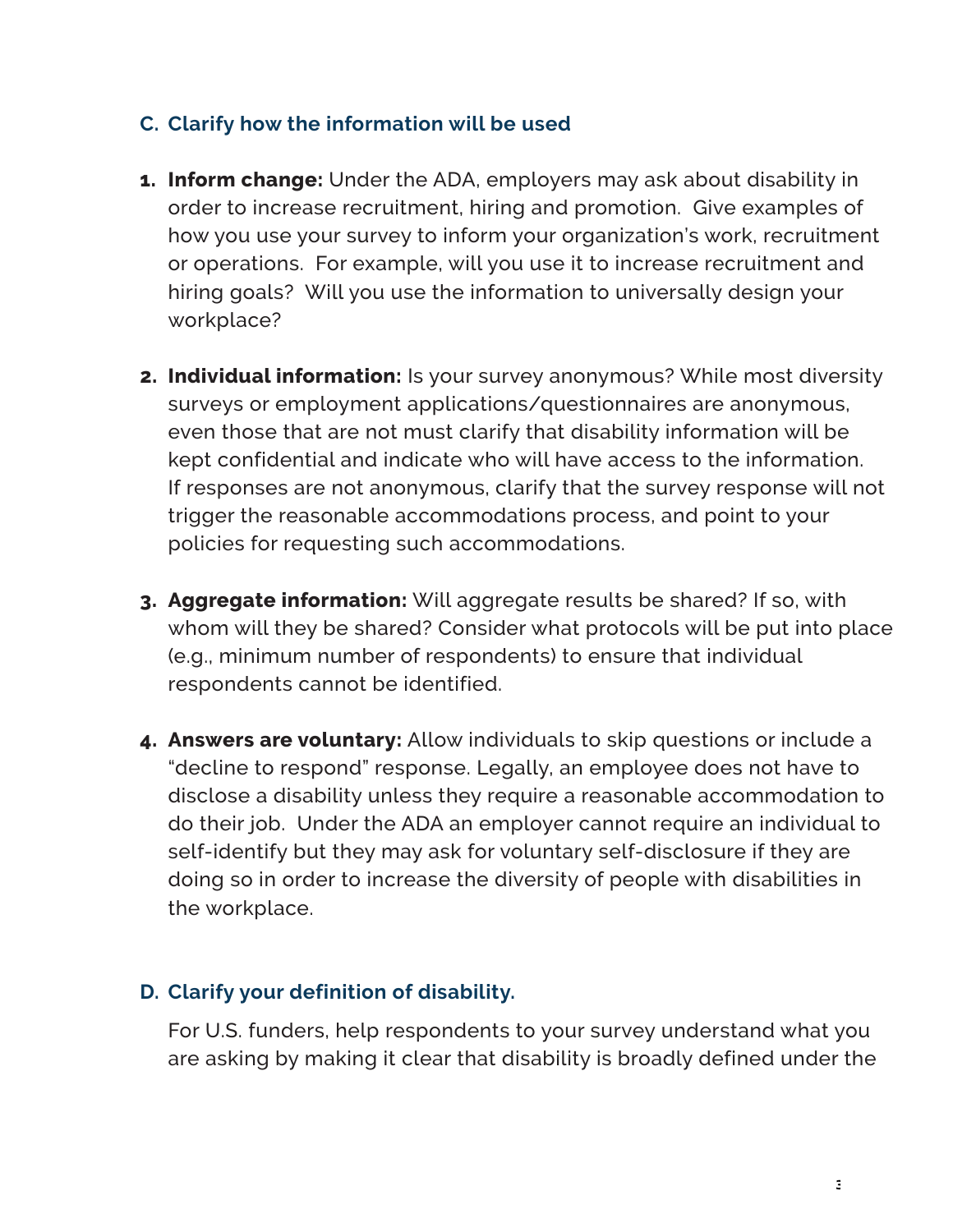ADA as amended. $2$  The law protects people from discrimination if they have a mental or physical impairment that substantially limits one or integral to most people's daily lives. Examples of major life activities are breathing, walking, talking, hearing, seeing, sleeping, caring for one's self, performing manual tasks, and working. Major life activities also include major bodily functions, and as a result many chronic illnesses are considered disabilities under the law. If you are an international funder, Disabilities, which focuses on the interaction of physical and mental more major life activities. Major life activities are those functions that are refer to the United Nations Convention on the Rights of Persons with impairments with societal barriers that prevent full and equal participation. 3

 One example of the significance of clearly identifying what disability were simply asked whether they self-identified as having a disability. having a disability. This increase reflects the power of survey questions to educate respondents about whether they meet the definition have a mental or physical impairment that substantially limits one<br>more major life activities. Major life activities are those functions the<br>integral to most people's daily lives. Examples of major life activitie<br>breakhing means is provided by the Diversity Among Philanthropic Professionals Survey (DAPP) developed by Change Philanthropy. In 2018, respondents In 2020, the question was expanded to provide respondents with more information about various types of disabilities. Responses increased from 6.3% of respondents to 12.6% of respondents who self-identified as of disability that offers protection from discrimination under the ADA.

 In addition, by offering specific examples of disabilities, the survey was able to capture more detailed information on whether people with significant disabilities were in the workforce.

2. **https://adata.org/faq/what-definition-disability-under-ada**.

**[https://www.un.org/disabilities/documents/convention/convention\\_accessible\\_pdf.pdf](https://www.un.org/disabilities/documents/convention/convention_accessible_pdf.pdf)** 

 **https://adata.org/faq/what-are-major-life-activities.** See the full language of the ADA as amended defines major bodily functions in Section 12102, 2(B). in 2008 here: **https://www.ada.gov/pubs/adastatute08.htm#12101**. This statute more specifically

 intellectual or sensory impairments which in interaction with various barriers may hinder their full and 3. For international funders the UN Convention on the Rights of Persons with Disabilities Definition should be considered: Persons with disabilities include those who have long-term physical, mental, effective participation in society on an equal basis with others.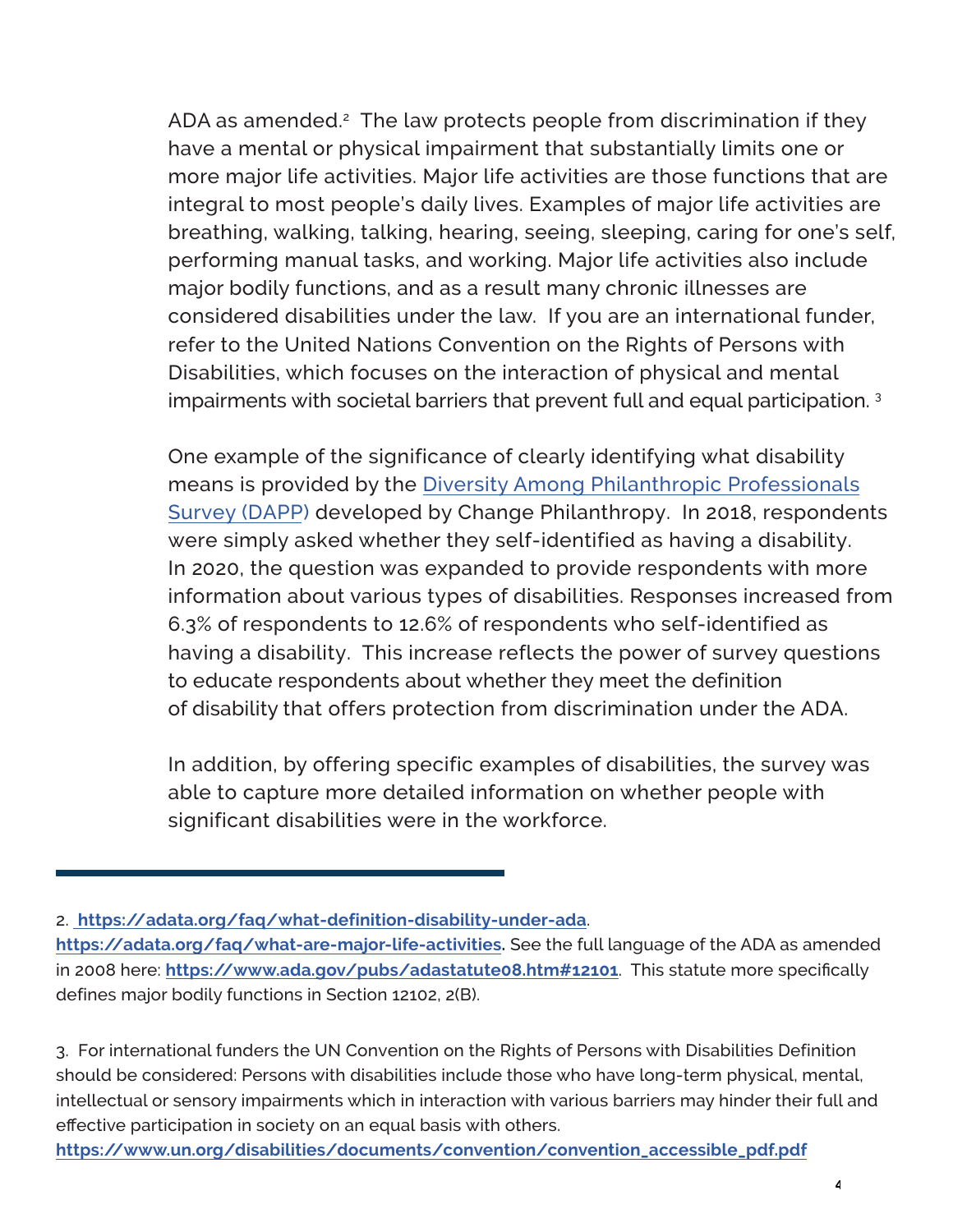#### **E. Update your information regularly**

Some employers ask employees to fill out demographic information only at hire. However, anyone can acquire a disability at any time. We recommend updating disability information at least every 5 years as required for federal contractors, and ideally every two years.

# **III. Sample Survey Section**

 Three options for integrating disability into your demographic survey follow. Regardless of which question you ask, integrate the following introductory language into your overall survey instructions. Note that none of these questions have been validated by research. As more information comes to light, they will be updated.

### **Introduction for all questions - integrate into your overall survey instructions**

[Name of Employer] values disability as an important dimension of diversity in our workforce and leadership. We will use the information from this survey to achieve our goal of increasing the representation and participation of people with disabilities in our workplace. Your individual answers will be confidential and represented solely in aggregate data.

## **Alternative Question 1 - Simple**

#### **Introduction**

Disabilities include a wide range of physical and mental conditions, as recognized by the [Americans with Disabilities Act \(ADA\)](https://beta.ada.gov/topics/intro-to-ada/) and the [UN Convention on the Rights of](https://www.un.org/disabilities/documents/convention/convention_accessible_pdf.pdf) [Persons with Disabilities](https://www.un.org/disabilities/documents/convention/convention_accessible_pdf.pdf). Disabled people may be blind, deaf, have mobility impairments or be a little person (a person with dwarfism). A person with a disability can be someone with Attention-Deficit/Hyperactivity Disorder (ADD or ADHD), a learning or speech disorder, a psychiatric disorder, or any chronic illness. Autistic people and people with epilepsy, cancer, diabetes, multiple sclerosis or cerebral palsy all are included under the definition of disability. This is not a complete list of every kind of disability. It is intended to give you a sense of the broad range of physical or mental conditions that count as a disability.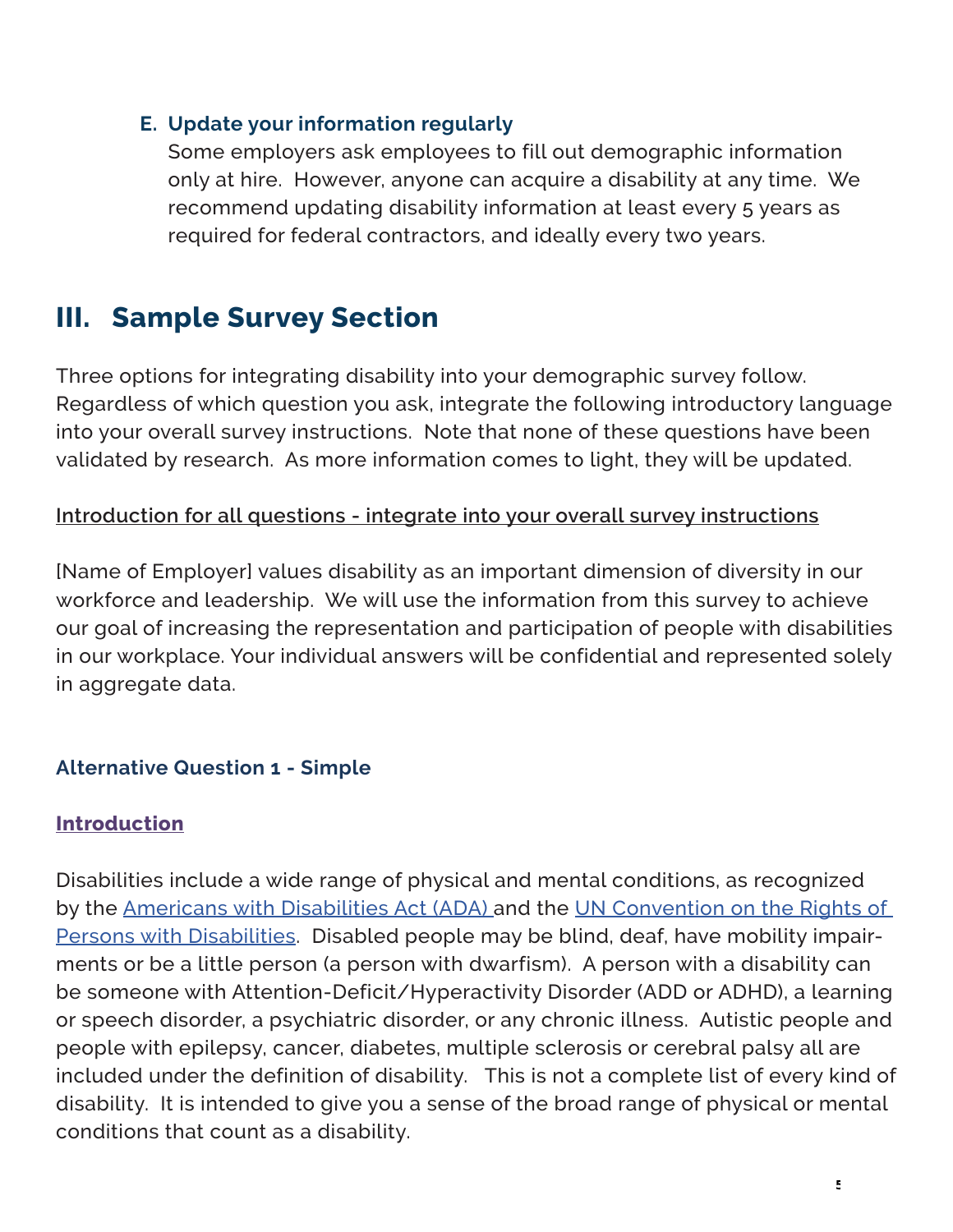#### **Question**

**Yes, I have a disability**



 **If you are comfortable doing so, please identify your disability: (open text field)** 

**No, I do not have a disability**

**I prefer to self-describe (open text field)**

**I prefer not to answer**

## **Alternative Question 2 - Detailed, ADA focused including significant and other disabilities**

 *whether people with more significant disabilities are in their workforce. Rationale: including this level of detail may be a good way to reinforce employees' understanding of the broad definition of disabilities even if they don't read the introduction. Also the types of disabilities will enable employers to have more knowledge about how they can universally design their workplaces, and to capture*

#### **Introduction**

Disabilities include a wide range of physical and mental conditions, as recognized and protected from discrimination by the Americans with Disabilities Act (ADA) and the UN Convention on the Rights of Persons with Disabilities. The list below is not a complete list of every kind of disability. It is intended to give you a sense of the broad range of physical or mental conditions that count as a disability and are protected from discrimination under the law.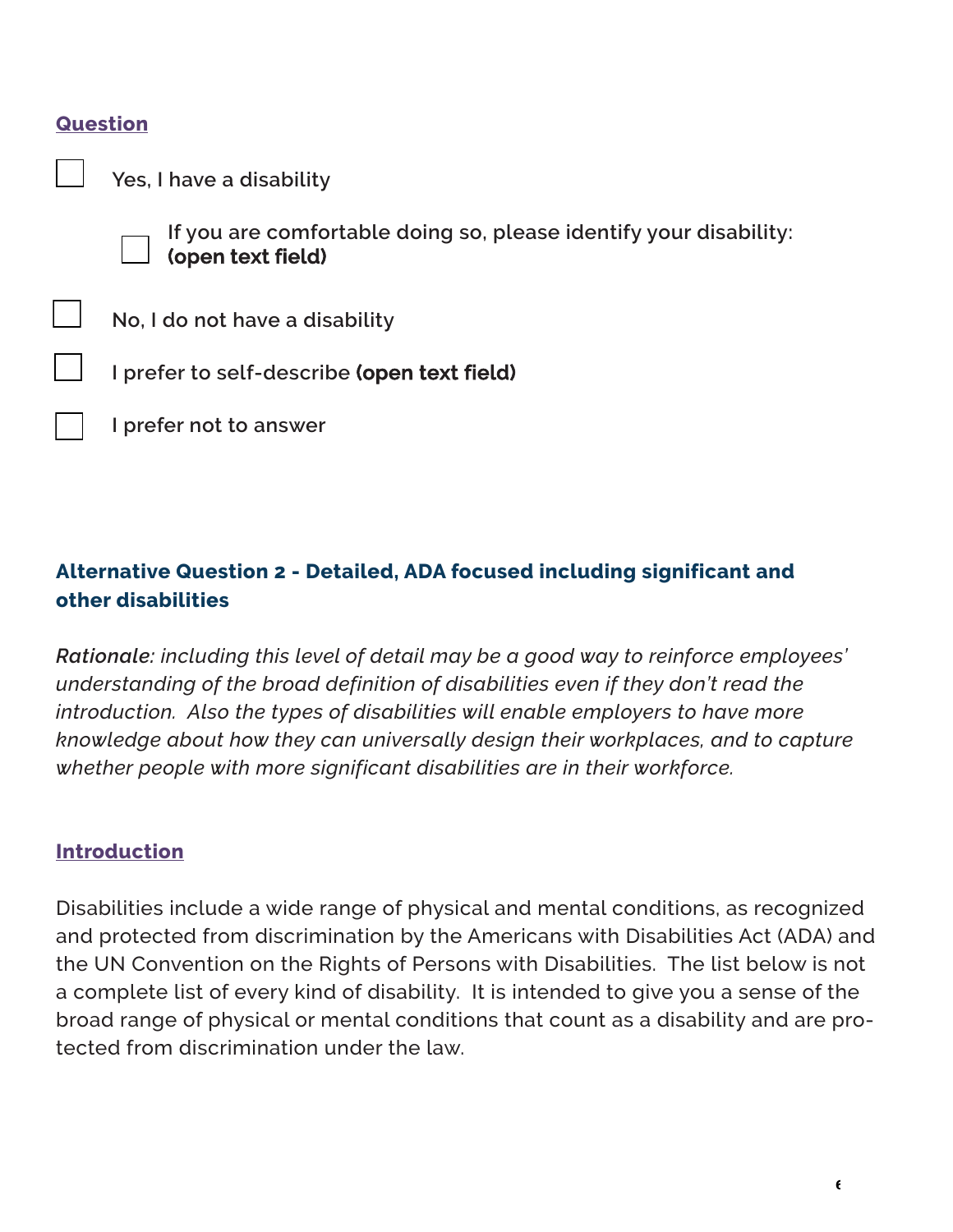# **Question**

|           | You may check as many as apply or use the text box to write in.                                                                         |
|-----------|-----------------------------------------------------------------------------------------------------------------------------------------|
|           | I have the following disability:                                                                                                        |
|           | <b>Blind or low vision</b>                                                                                                              |
|           | D/deaf or hard of hearing                                                                                                               |
|           | <b>Mobility disability</b>                                                                                                              |
|           | Communication disability (including using a device to speak)                                                                            |
|           | Intellectual disability (including Down Syndrome, Fragile X syndrome)                                                                   |
|           | Developmental disability (including Autism, Cerebral Palsy)                                                                             |
|           | Learning disability (including dyslexia, dysgraphia, auditory processing disorder)                                                      |
|           | Mental health disability (including depression, anxiety disorder, bipolar<br>disorder, Attention Deficit/Hyperactivity Disorder (ADHD)) |
|           | Little person (dwarfism)                                                                                                                |
|           | Limb difference                                                                                                                         |
|           | <b>Facial difference</b>                                                                                                                |
|           | Chronic illness (including diabetes, Crohn's disease, cancer, auto-immune diseases)                                                     |
|           | My disability is not listed here                                                                                                        |
|           | My disability is (open text field)                                                                                                      |
| <b>OR</b> |                                                                                                                                         |
|           | I do not have a disability                                                                                                              |
|           | I prefer not to answer                                                                                                                  |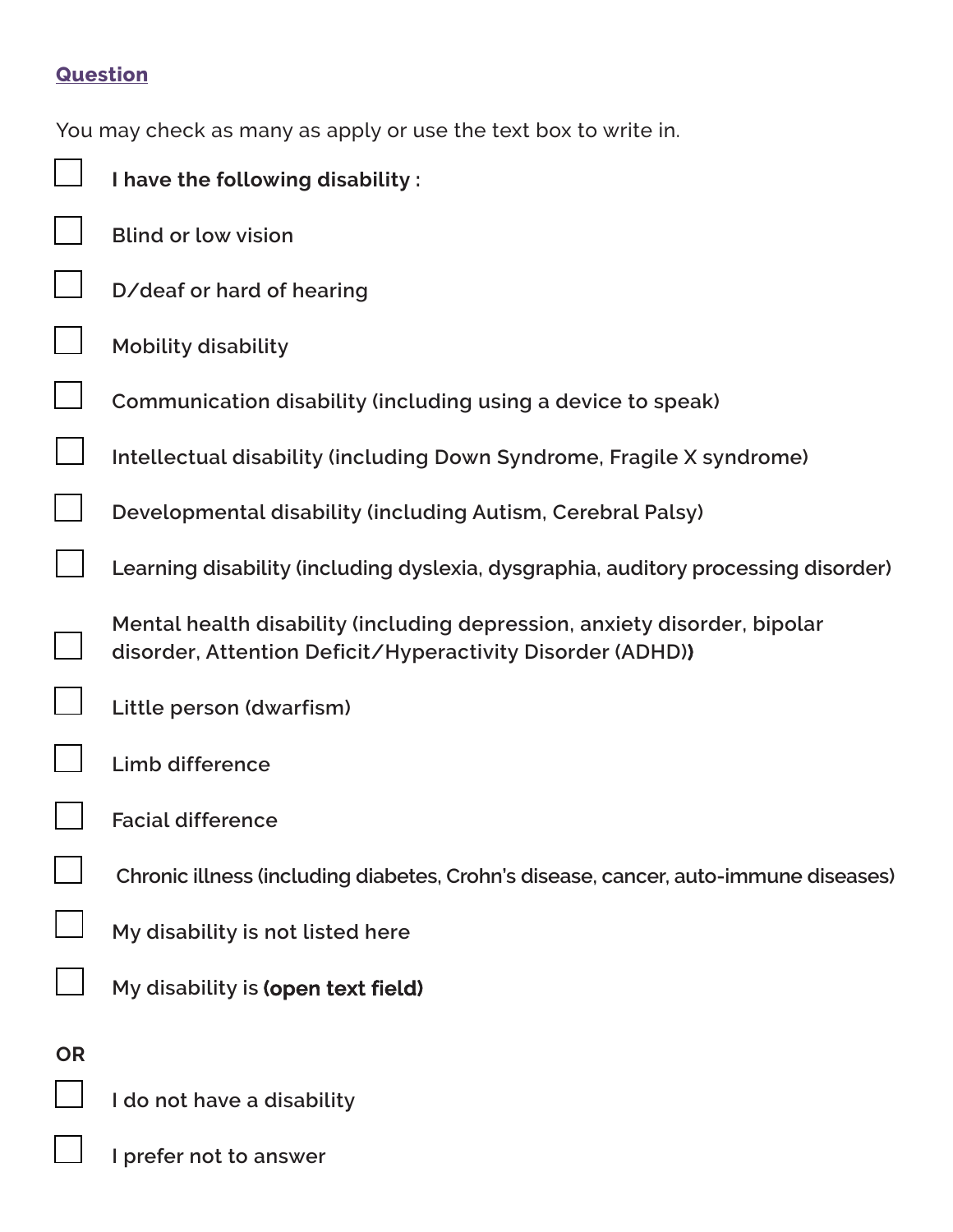# **Alternative Question 3 - Focused on functional activities and tasks consistent with the International Classification of Functioning, Disability and Health (ICF)4**

 *removal of barriers to participation rather than an individual condition. Rationale: Focusing on functional issues rather than medical diagnosis emphasizes the*

### **Introduction**

#### **Question**

| emoval of barriers to participation rather than an individual condition.                                                                                                                                                                                                                                                                                                                                                                     |  |  |  |
|----------------------------------------------------------------------------------------------------------------------------------------------------------------------------------------------------------------------------------------------------------------------------------------------------------------------------------------------------------------------------------------------------------------------------------------------|--|--|--|
| <b>Introduction</b>                                                                                                                                                                                                                                                                                                                                                                                                                          |  |  |  |
| Disabilities are conditions that substantially limit one or more major life activities, a<br>recognized by the <u>Americans with Disabilities Act (ADA)</u> and the <u>UN Convention or</u><br>he Rights of Persons with Disabilities. The following list is adapted from a survey<br>the American Public Health Association and addresses functional difficulties that $\varepsilon$<br>caused by physical, mental or emotional conditions. |  |  |  |
| Question                                                                                                                                                                                                                                                                                                                                                                                                                                     |  |  |  |
| I have the following disability                                                                                                                                                                                                                                                                                                                                                                                                              |  |  |  |
| Deaf or have serious difficulty hearing                                                                                                                                                                                                                                                                                                                                                                                                      |  |  |  |
| Blind or have serious difficulty seeing, even when wearing glasses                                                                                                                                                                                                                                                                                                                                                                           |  |  |  |
| Serious difficulty walking or climbing stairs                                                                                                                                                                                                                                                                                                                                                                                                |  |  |  |
| Serious difficulty concentrating, remembering, or making decisions<br>because of a physical, mental, or emotional condition                                                                                                                                                                                                                                                                                                                  |  |  |  |
| Difficulty communicating, using your usual (customary) language, for<br>example difficulty understanding or being understood because of a<br>physical, mental, or emotional condition                                                                                                                                                                                                                                                        |  |  |  |
| Difficulty dressing or bathing because physical, mental,<br>or emotional condition                                                                                                                                                                                                                                                                                                                                                           |  |  |  |
| 4. A functional approach is based on the World Health Organization's International Classification of                                                                                                                                                                                                                                                                                                                                         |  |  |  |

 4. A functional approach is based on the World Health Organization's International Classification of Functioning, Disability and Health (ICF) [https://www.who.int/standards/classific](https://www.who.int/standards/classifications/international-classification-of-functioning-disability-and-health) tions/international-classifi [ation-of-functioning-disability-and-health](https://www.who.int/standards/classifications/international-classification-of-functioning-disability-and-health)